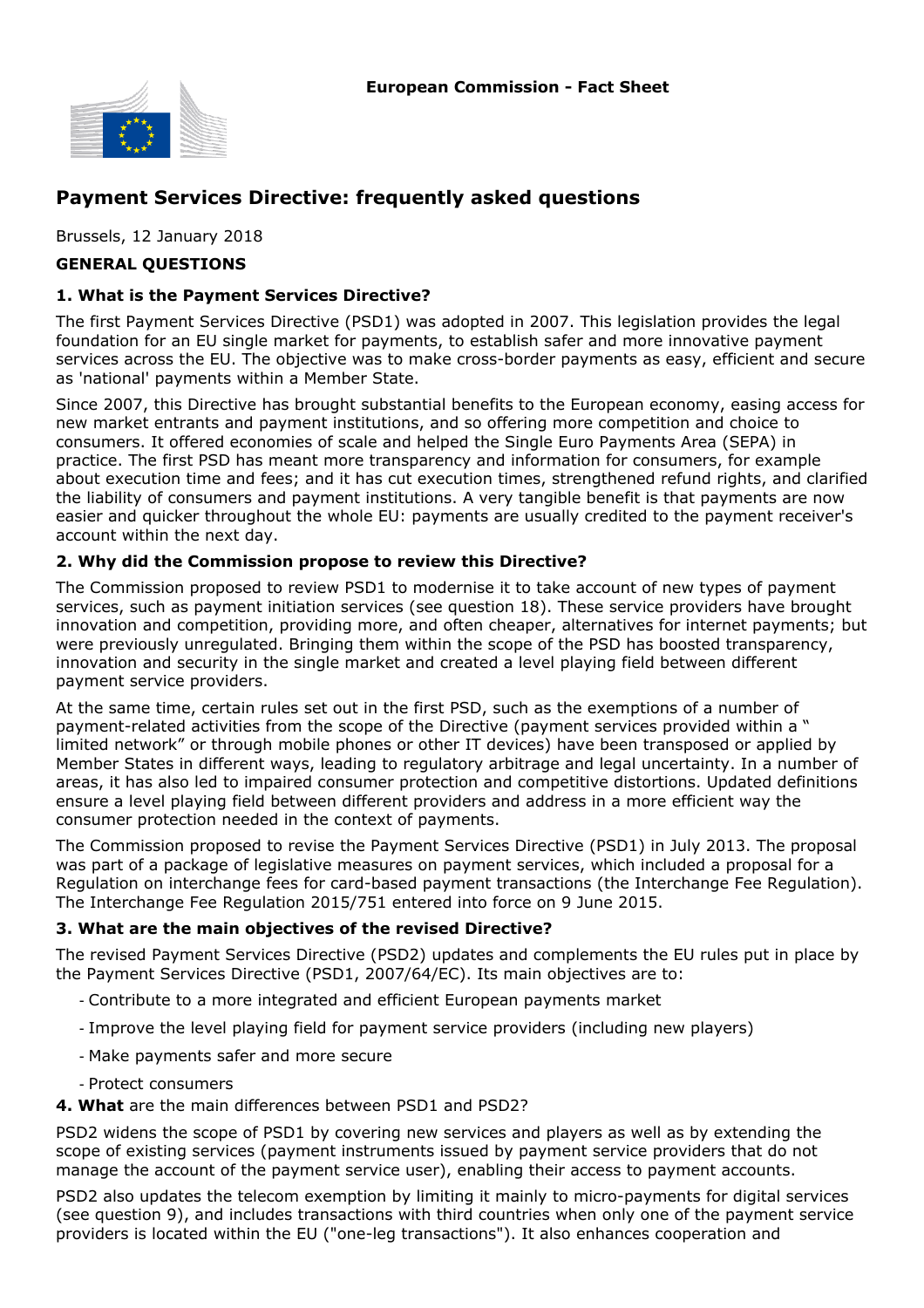information exchange between authorities in the context of authorisation and supervision of payment institutions. The European Banking Authority (EBA) will develop a central register of authorised and registered payment institutions.

To make electronic payments safer and more secure, PSD2 introduces enhanced security measures to be implemented by all payment service providers, including banks. In particular, PSD2 requires payment service providers to apply strong customer authentication (SCA) for electronic payment transactions as a general rule. To that end, the [Commission adopted rules](http://europa.eu/rapid/press-release_IP-17-4928_en.htm) that spell out how strong customer authentication (SCA) is to be applied.

## **KEY BENEFITS**

## **5. What are the benefits for consumers under this Directive?**

### **A. Economic benefits**

The new EU rules should help stimulate competition in the electronic payments market, by providing the necessary legal certainty for companies to enter or continue in the market. This would then allow consumers to benefit from more and better choices between different types of payment services and service providers.

During the past years, new players have emerged in the area of internet payments offering consumers the possibility to pay instantly for their internet bookings or online shopping without the need for a credit card (around 60% of the EU population does not have a credit card). These services establish a payment link between the payer and the online merchant via the payer's online banking module. These innovative and low cost payment solutions are called "payment initiation services" and are already offered in a number of Member States (e.g. Sofort in Germany, IDeal in the Netherlands, Trustly in Sweden). Until now, these new providers were not regulated at EU level. The new Directive will cover these new payment providers ("payment initiation services"), addressing issues which may arise with respect to confidentiality, liability or security of such transactions.

Furthermore, PSD2 will help lower charges for consumers and ban "surcharging" for card payments in the vast majority of cases (including all popular consumer debit and credit cards), both online and in shops. The practice of surcharging is common in some Member States, notably for online payments and specific sectors, such as the travel and hospitality industry. In all cases where card charges imposed on merchants are capped, in accordance with the complementary regulation on interchange fees for card-based payment transactions (the Interchange Fee Regulation), merchants will no longer be allowed to surcharge consumers for using their payment card. This will apply to domestic as well as cross-border payments. In practice, the prohibition of surcharging will cover some 95% of all card payments in the EU and consumers would be able to save more than €550 million annually. The new rules will contribute to a better consumer experience when paying with a card throughout the European Union.

Consumers will be better protected against fraud and other abuses and payment incidents, with improved security measures in place. As regards losses that consumers may face, the new rules streamline and further harmonise the liability rules in case of unauthorised transactions, ensuring enhanced protection of the legitimate interests of payment users. Except in cases of fraud or gross negligence by the payer, the maximum amount a payer could, under any circumstances, be obliged to pay in the case of an unauthorised payment transaction will decrease from €150 to €50.

### **B. Consumers' rights**

PSD1 and PSD2 protect consumer rights in the event of unauthorised debits from an account under certain conditions. A direct debit is a payment that is not initiated by the payer, but by the payee on the basis of consent of the payer to the payee. It is based on the following concept: "I request money from someone else with their prior approval and credit it to myself". The payer and the biller must each hold an account with a payment service provider and the transfer of funds (money) takes place between the payer's bank and the biller's bank. However, since the biller can collect funds from a payer's account, provided that a mandate has been granted by the payer to the biller, the payer should also have a right to get the money refunded. Member States have applied different rules with regard to this issue.

Under PSD1, payers had the right to a refund from their payment service provider in case of a direct debit from their account, but only under certain conditions. In order to enhance consumer protection and promote legal certainty further, PSD2 provides a legislative basis for an unconditional refund right in case of a SEPA direct debit during an 8 week period from the date the funds are debited form the account. The right to a refund after the payee has initiated the payment still allows the payer to remain in control of his payment. In such cases, payers can request a refund even in the case of a disputed payment transaction.

As far as the direct debit schemes for non-euro payments are concerned, where they offer the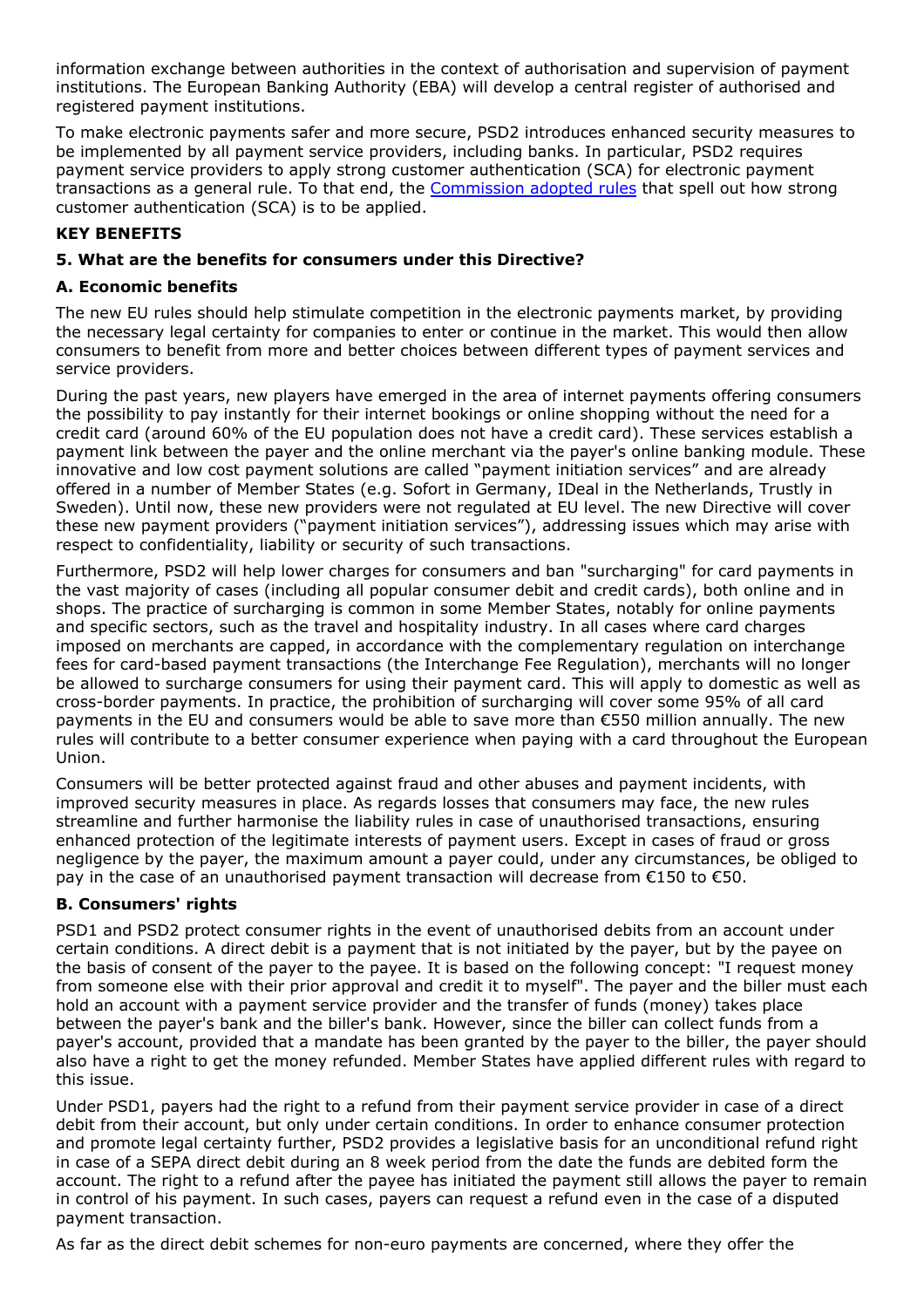protection as set out under PSD1, they can continue to function as they do today. However, Member States may require that for such direct debit schemes refund rights are offered that are more advantageous to payers.

Consumers will also be better protected when the transaction amount is not known in advance. This situation can occur in the case of car rentals, hotel bookings, or at petrol stations. The payee will only be allowed to block funds on the account of the payer if the payer has approved the exact amount that can be blocked. The payer's bank shall immediately release the blocked funds after having received the information about the exact amount and at the latest after having received the payment order.

Furthermore, the new Directive will increase consumer rights when sending transfers and money remittances outside the EU or paying in non-EU currencies. PSD1 only addresses transfers inside the EU and is limited to the currencies of the Member States. PSD2 will extend the application of PSD1 rules on transparency to "one-leg transactions", hence covering payment transactions to persons outside the EU as regards the "EU part" of the transaction. This should contribute to better information of money remitters, and lower the cost of money remittances as a result of higher transparency on the market.

Finally, the new Directive will oblige Member States to designate competent authorities to handle complaints of payment service users and other interested parties, such as consumer associations, concerning an alleged infringement of the directive. Payment service providers that are covered by the Directive on their side should put in place a complaints procedure for consumers that they can use before seeking out-of-court redress or before launching court proceedings. The new rules will oblige payment service providers to answer in written form to any complaint within 15 business days.

### **C. Payment security**

The new rules also provide for a high level of payment security. This is a key issue for many payment users and notably consumers when paying via the internet. All payment service providers, including banks, payment institutions or third party providers (TPPs), will need to prove that they have certain security measures in place ensuring safe and secure payments. The payment service provider will have to carry out an assessment of the operational and security risks at stake and the measures taken on a yearly basis.

### **6. How will PSD2 benefit potential market entrants and contribute to the Single Market?**

#### - Market entrants

Since the adoption of PSD1, new services emerged in the area of internet payments, where so called third party providers (TPPs) offer specific payment solutions or services to customers. For example, there are services which collect and consolidate information on the different bank accounts of a consumer in a single place ("account information services - AIS"). These services will typically allow consumers to have a global view on their financial situation and to analyse their spending patterns, expenses, financial needs in a user-friendly manner. Other third party providers facilitate the use of online banking to make internet payments (so-called "payment initiation services - PIS"). They help to initiate a payment from the user account to the merchant account by creating a software "bridge" between these accounts, fill-in the information necessary for a transfer (amount of the transaction, account number, message) and inform the merchant once the transaction has been initiated.

Until now, entering the market of payments was complicated for TPPs, as many barriers were preventing them from offering their solutions on a large scale and in different Member States. With these barriers removed, more competition is expected with new players entering new markets and offering cheaper solutions for payments to more and more consumers throughout Europe. The TPPs will have to follow the same rules as the traditional payment service providers: registration, licensing and supervision by the competent authorities. In addition, new security requirements included in the text of the PSD2 will oblige all payment service providers to step up the security around online payments.

#### - Single Market

PSD2 will allow consumers and merchants to benefit fully from the internal market, particularly in terms of e-commerce. The Directive aims to help develop the EU market for electronic payments, which will enable consumers, retailers and other market players to enjoy the full benefits of the EU internal market, in line with the digital single market. Such further integration is becoming increasingly important as the world moves beyond bricks-and-mortar trade towards a digital economy.

### **SPECIFIC QUESTIONS**

### *SCOPE OF THE DIRECTIVE*

### **7.What is the scope of the Directive?**

The Directive applies to payment services in the European Union. The Directive focuses on electronic payments, which are more cost-efficient than cash and which also stimulate consumption and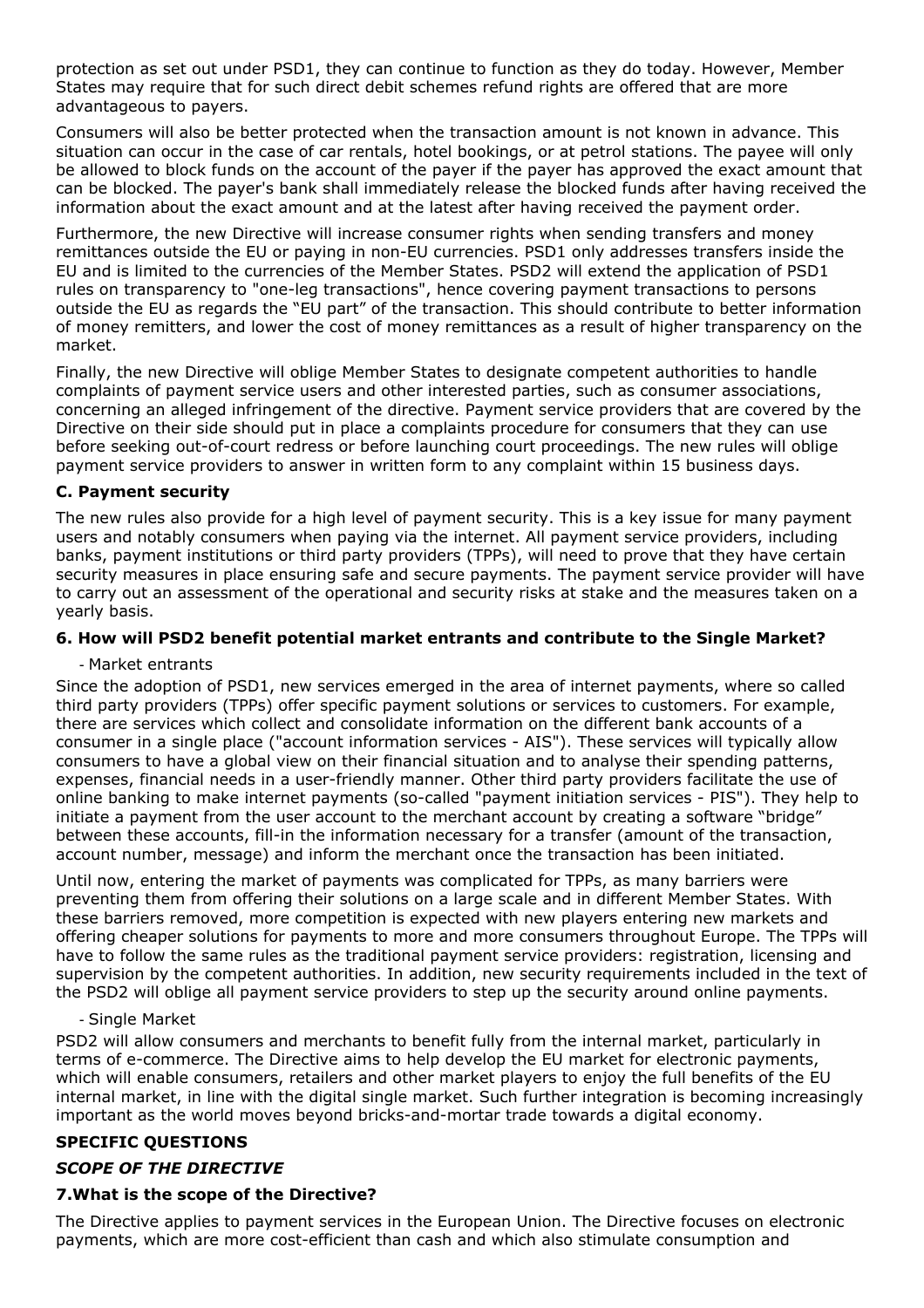economic growth.

There are a number of payment means (including cash and cheques) not falling within the scope of this Directive.

## **8. Will the new rules also apply to international payments?**

While PSD1 only applies to intra-EU payments, PSD2 extends a number of obligations, notably information obligations, to payments to and from third countries, where one of the payment service providers is located in the European Union.

The extension of the scope has implications primarily for the banks and other payment service providers that are located in the EU. In practice, this means that these financial services providers shall provide information and transparency on the costs and conditions of these international payments, at least in respect of their part of the transaction. They can also be held liable for their part of the payment transaction if something goes wrong that is attributable to them.

Moreover, the extension in scope will also have as an effect that the same rules will apply to payments that are made in a currency that is not denominated in Euro or another Member State's currency.

This will be an important improvement for consumer protection in particular in the area of global money remittances.

### **9. To what extent will payments through telecom operators be covered by this Directive?**

Under PSD1, payments made through a telecom operator were not covered, where the telecom operator acts as an intermediary between the consumer and the payment service provider (by operator billing or direct to phone-bill purchases). Under PSD2, the purchase of physical goods and services through a telecom operator now falls within the scope of the Directive.

Under the new rules, the exclusion for payments through telecom operators has also been further specified and narrowed down. The exclusion now covers only payments made through telecom operators for the purchase of digital services such as music and digital newspapers that are downloaded on a digital device or of electronic tickets or donations to charities.

In order to avoid the risk of exposure to substantial financial risks to payers, only payments under a certain threshold are excluded (€50 per transaction; €300 per billing month). Telecom operators that engage in such an activity shall notify to the competent authorities, on an annual basis, that they comply with these limits. The activity will also be listed in the public registers.

## *ENHANCED RULES ON AUTHORISATION AND SUPERVISION OF PAYMENT INSTITUTIONS*

### **10. Will there be changes in the authorisation requirements for payment institutions?**

Under PSD2, payment institutions are required to fulfil a variety of requirements in order to obtain an authorisation to provide payment services. These requirements are largely the same as under PSD1.

The main changes relate to the enhanced levels of payment security under PSD2. Entities that wish to be authorised as a payment institution shall provide with their application a security policy document, as well as a description of security incident management procedure, contingency procedures etc.

Capital requirements which aim to ensure financial stability have largely remained the same under PSD2 as they were set out in PSD1. Specific capital requirements have been defined for third party service providers in relation to their respective activities and the risks these represent. Third party service providers are not subject to own fund requirements. However, they need to hold a professional indemnity insurance covering the territories in which they offer services.

## **11. Will the rules change for waived payment institutions?**

Under PSD1, entities with an average volume of monthly payment transactions below €3 million can benefit from a lighter authorisation regime, if their Member State of establishment makes use of that option.

This so-called "waiver" regime will be maintained under PSD2 as an option for Member States, albeit with this difference, that Member States making use of the option can decide to define a lower threshold under which such "waivers" can be granted.

Payment institutions that have obtained a waiver under PSD1 may need to re-assess their status under PSD2, depending on whether the Member State that has made use of the option under PSD1 decides to continue to make use of the option and/or to lower the threshold under which the waiver is granted.

### **12. What are the changes for limited networks under this Directive?**

As under PSD1, payment transactions based on a specific payment instrument within a limited network - for instance a chain of department stores or a network of petrol stations under the same brand offering a dedicated payment instrument to their customers - are outside the scope of the Directive. In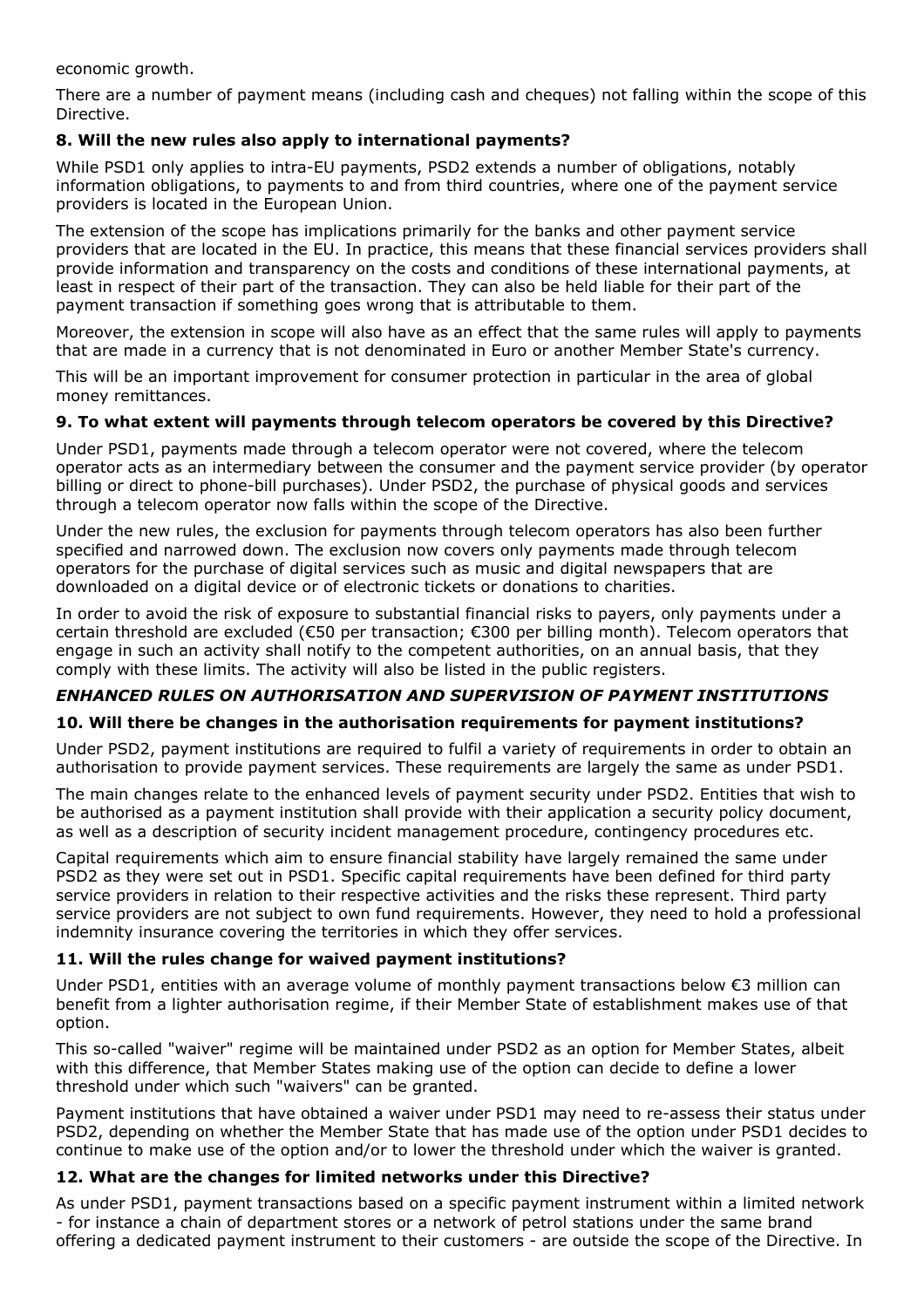order to ensure a more coherent supervision of such networks across the Union, the Directive provides that networks, when their activities reach a certain value, shall notify these activities to competent authorities, so that these can assess whether or not the network shall apply for a licence as a payment institution. This is to ensure that the financial risks for consumers are minimised.

#### **13. Will this Directive strengthen the supervision of payment institutions that provide services cross-border?**

As a main principle, payment institutions are supervised by the Member State where they are authorised to provide the defined payment services (the so-called 'home Member State'). When a payment institution intends to provide payment services in another Member State, the supervision of these activities in principle remains with the home Member State. However, if the payment institution provides these services through established agents or branches in the other Member State (the host Member State), that Member State can act in case of an infringement or a suspected infringement of EU rules under the Directive.

In this respect, the supervision under PSD2 has not changed. However, to reinforce the investigative and supervisory powers of the host Member State, PSD2 has introduced a more detailed passporting procedure. This procedure will ensure better cooperation and information exchange between the national competent authorities. Furthermore, the host Member State can ask payment institutions operating with agents and branches in its territory to regularly report on their activities. To that end, the payment institution can be requested to set up a central contact point in the host territory (see question 15 below). In emergency situations, requiring immediate action, the host Member State is allowed to take precautionary measures with regard to the payment institution concerned, in parallel to the host's duties of cooperation with the home Member State to find a remedy.

The European Banking Authority has been mandated to draft regulatory technical standards on the cooperation and information exchange between authorities.

**14.** Is there a need to set up a central contact point in a Member State if they are providing payments services cross border?

PSD2 contains an option for Member States to require a payment institution that provides cross-border payment services to set up a central contact point if it operates with agents or branches that are established in their territory. The central contact point shall ensure adequate communication and information with regard to the activities of the payment institution in the host territory. The European Banking Authority is mandated to draft regulatory technical standards on the criteria under which a central contact point can be requested, and the functions of such contact point.

The fourth Anti-Money Laundering Directive (Directive EU/2015/849) also contains an option for Member States to request a central contact point in its territory. The set-up of such a contact point, however, can only be requested for the purpose of ensuring compliance with the money laundering and anti-terrorist financing rules. This provision should be distinguished from the Member States option under PSD2, which can only be invoked for the purpose of adequate communication and information by the payment institution on compliance with the rules under PSD2.

### **15. Will payment institutions be able to access accounts maintained by credit institutions?**

For payment institutions, access to a payment account maintained by a credit institution is vital for the operation of their business. PSD2 provides specifically that Member States will have to ensure that credit institutions do not block or hinder access to payment accounts and that payment institutions have access to credit institutions' payment accounts services in an objective, non-discriminatory and proportionate manner. This aspect is very relevant for money remittance services as many of them have lost access to the banking system in the recent years.

### *SECURITY OF PAYMENTS*

### **16. What is strong customer authentication?**

The PSD2 text introduces strict security requirements for the initiation and processing of electronic payments, which apply to all payment service providers, including newly regulated payment service providers. This stricter approach on security should contribute to reducing the risk of fraud for all new and more traditional means of payment, especially online payments, and to protecting the confidentiality of the user's financial data (including personal data).

Payment service providers will be obliged to apply so-called strong customer authentication (SCA) when a payer initiates an electronic payment transaction. Strong customer authentication is an authentication process that validates the identity of the user of a payment service or of the payment transaction (more specifically, whether the use of a payment instrument is authorised). Strong customer authentication is based on the use of two or more elements categorised as knowledge (something only the user knows, e.g. a password or a PIN), possession (something only the user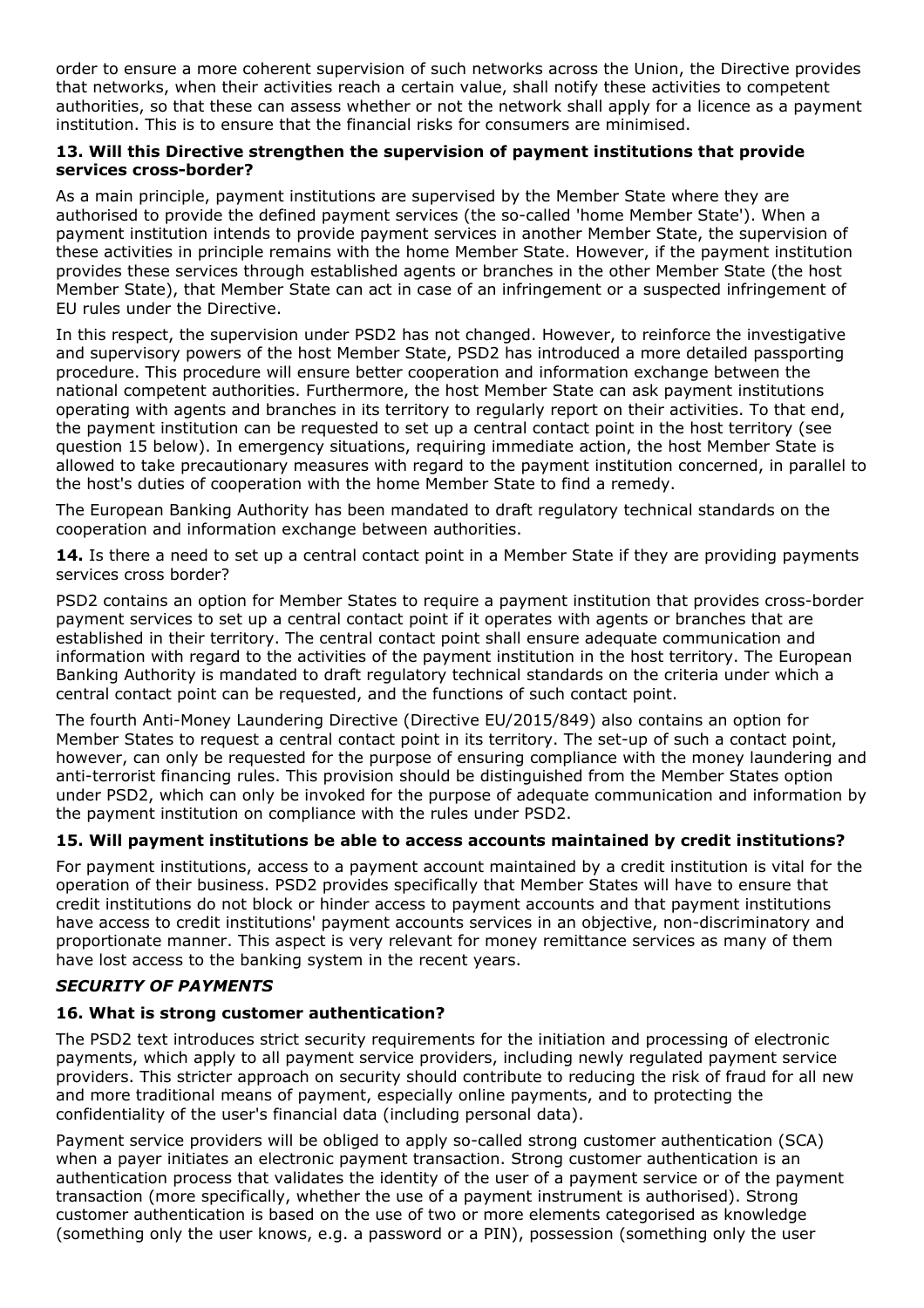possesses, e.g. the card or an authentication code generating device) and inherence (something the user is, e.g. the use of a fingerprint or voice recognition) to validate the user or the transaction. These elements are independent (the breach of one element does not compromise the reliability of the others) and designed in such a way as to protect the confidentiality of the authentication data. On 27 November 2017, the [Commission adopted rules](http://europa.eu/rapid/press-release_IP-17-4928_en.htm) that spell out how strong customer authentication (SCA) is to be applied."

For remote transactions, such as online payments, the security requirements go even further, requiring a dynamic link to the amount of the transaction and the account of the payee, to further protect the user by minimising the risks in case of mistakes or fraudulent attacks.

#### **17. Will all payments have to apply strong customer authentication? Are exemptions possible?**

As a matter of principle, all electronic means of payment are subject to strong customer authentication. However, exemptions to the principle of strong customer authentication (SCA) are possible, as it is not always necessary and convenient to request the same level of security from all payment transactions.

These exemptions have been defined by the European Banking Authority (EBA) and adopted by the European Commission, taking account of the risk involved, the value of transactions and the channels used for the payment.

Such exemptions include low value payments at the point of sale (to facilitate the use of mobile and contactless payments) and also for remote (online) transactions. The exemptions from strong customer authentication seek to avoid disrupting the ways consumers, merchants and payment service providers operate today. They are also based on the fact that there are alternative authentication mechanisms that are equally safe and secure.

## *RULES FOR NEW TYPES OF PAYMENT SERVICE PROVIDERS*

## **18. What are payment initiation services?**

The PSD2 opens the EU payment market for companies offering consumer or business-oriented payment services based on the access to the information from the payment account – so called "payment initiation services providers" and "account information services providers". Payment initiation services providers typically help consumers to make online credit transfers and inform the merchant immediately of the payment initiation, allowing for the immediate dispatch of goods or immediate access to services purchased online. For online payments, they constitute a true alternative to credit card payments as they offer an easily accessible payment service, as the consumer only needs to possess an online payment account.

### **19. What are account information services?**

Account information services allow consumers and businesses to have a global view on their financial situation, for instance, by enabling consumers to consolidate the different payment accounts they may have with one or more banks and to categorise their spending according to different typologies (food, energy, rent, leisure, etc.), thus helping them with budgeting and financial planning.

### **20. What is payment instrument issuing?**

The issuing of a payment instrument is one of the payment services that falls within the scope of PSD1 and of PSD2. Any authorised payment service provider, be it a bank or a payment institution, can issue payment instruments. Payment instruments do not only cover payment cards, such as debit cards and credit cards, but any personalised device or set of rules agreed between the issuer and the user used to initiate a payment.

PSD2 allows payment service providers that do not manage the account of the payment service user to issue card-based payment instruments to that account and to execute card-based payments from that account. Such "third party" payment service provider – which could be a bank not servicing the account of the payer – will be able, after consent of the user, to receive from the financial institution where the account is held a confirmation (a yes/no answer) as to whether there are sufficient funds on the account for the payment to be made.

### **21. What opportunities will these providers offer to consumers and enterprises?**

The "payment initiation services providers" allow consumers that shop online to pay for their purchases through a simple credit transfer from their payment account. In some countries, these services are already in use (55% of internet payments in the Netherlands). By providing a proper legal framework in which these services can be offered, PSD2 opens possibilities for providers of these services to operate across the EU and to compete on an equal basis with other regulated players in the market, such as banks.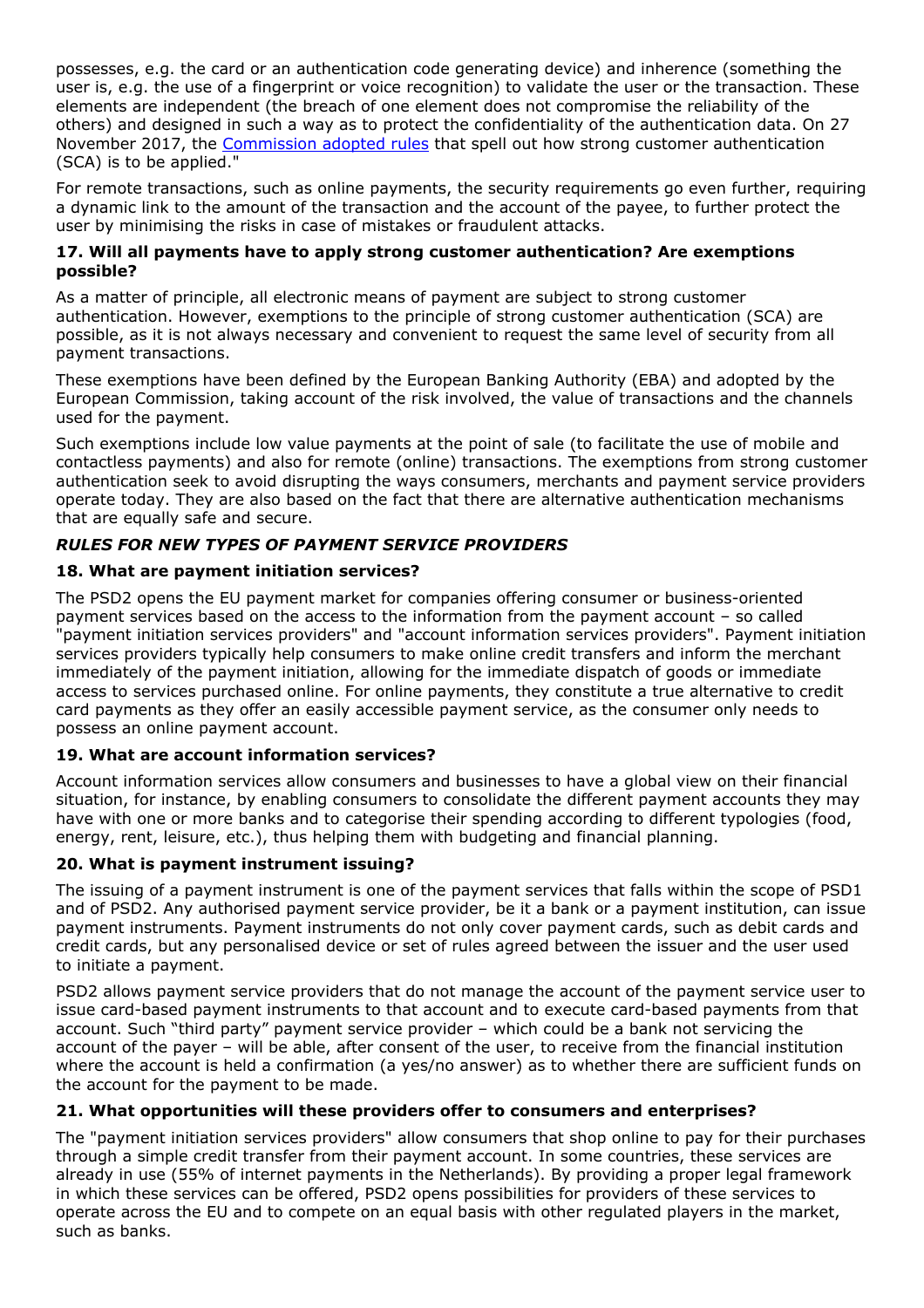Account information service providers already exist today and offer tools that allow companies and consumers to have a consolidated view of their financial situation. Nowadays, these services are not regulated, at least at EU level. PSD2 will provide for a common framework with clear conditions under which these providers can access the financial information on behalf of their clients. This will allow these services providers to operate without hindrance and to reach a broader audience which normally does not make use of such account managing services.

Today, account holders are not obliged to use payment instruments offered by the same payment service provider with which they hold their account. For example, credit cards are not only provided by the bank where the user holds its account, but also by third party providers. This does not work, however, in the case of debit cards, where payment service providers have found it very difficult to offer such payment service in connection to accounts not held by them. The source of these difficulties is the fact that these third providers do not have access to feedback information on the availability of funds on the account held by other financial institution. PSD2 lifts this obstacle, which is likely to see consumers benefit from competitive card services offered by third party providers.

#### **22. Will these providers be subject to the same rules as other payment institutions i.e. authorisation and security?**

The PSD2 requires all that payment services providers be authorised and regulated. The inclusion of new payment providers within the scope of PSD2 will allow competent authorities to better monitor and supervise the activities of these new players.

PSD2 also fully clarifies the liability issues between bank servicing the account of the payer and the payment initiation service. When a payment initiation service provider is used by a payer to initiate a payment, it will be liable for any payment incidents within its sphere. In particular, the bank of the payer shall not be held liable for payment incidents that can be traced back to the initiator.

#### **23. To what extent will these providers have access to information on my payment or bank account?**

These new providers will only be allowed to provide the services the payer decides to make use of. In order to provide these services they will not have full access to the account of the payer. Those offering payment instruments or payment initiation services will only be able to receive information from the payer's bank on the availability of funds (a yes/no answer) on the account before initiating the payment (with the explicit consent of the payer). Account information service providers will receive the information explicitly agreed by the payer and only to the extent they are necessary for the service provided to the payer.

The security credentials of the payment service user shall not be accessible to other third parties and will have to be transmitted through safe and efficient channels to the bank servicing the account. A dynamically generated code only valid for that specific transaction (linked to the amount and recipient) will have to be used in the authentication process.

## *TRANSITIONAL PERIOD*

## **24. Is there a different date of application for the security requirements?**

Without prejudice to the date of application of PSD2 (13 January 2018), a different date of application is foreseen for the new security measures - strong customer authentication and standards for secure communication - introduced in the PSD2. Their entry into force is subject to the adoption of the regulatory technical standards which have been developed by the European Banking Authority and adopted by the Commission. As a result, the new security measures shall apply 18 months after the publication in the Official Journal of these standards, currently under objection period of the European Parliament and Council.

### **25. Will authorisations under PSD1 keep their validity under this Directive?**

The text of PSD2 foresees transitional provisions for payment institutions that are already authorised to provide services under PSD1. These institutions are allowed to continue providing payment services for 30 months (authorised institutions) or 36 months (" small" institutions that benefited from the waiver under Article 26 of PSD) after the entry into force of PSD2.

In order to provide payment services beyond that transitional period, the existing payment institutions would need to submit all relevant information required under PSD2 to the competent authorities that have granted them their existing licenses and fully comply with the relevant PSD2 requirements.

In addition, Member States may provide for the existing payment institutions to be automatically granted PSD2 authorisation if the competent authority already possesses evidence that the payment institution complies with PSD2 requirements. Competent authorities shall make such an assessment on a case-by-case basis. They should inform the payment institution concerned before the authorisation is granted.